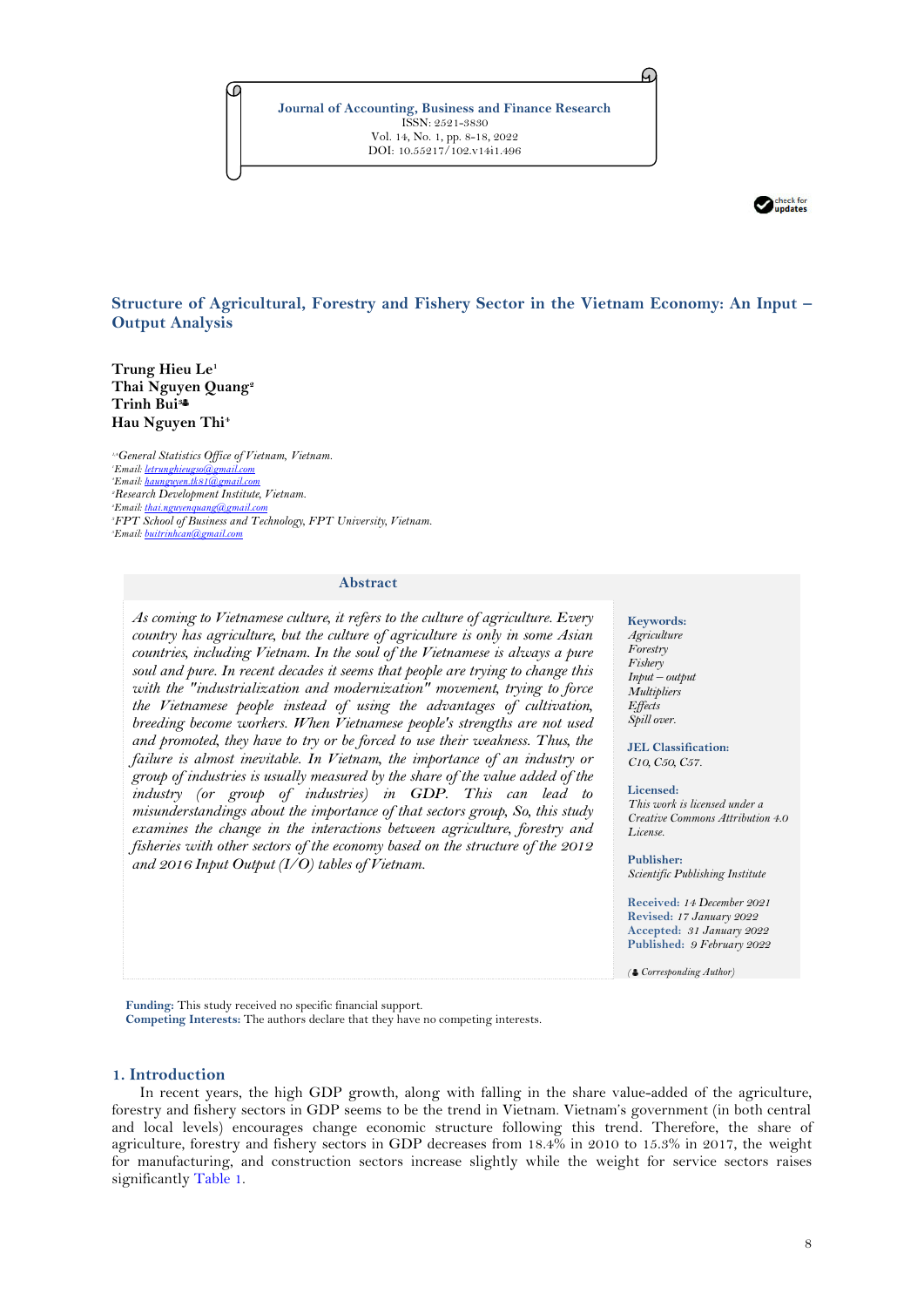Due to such orientation, the amount of investment in agriculture, forestry and fishery fell down, accounted for about 8% of the total investment in 2005, and only about 6% up to 2017, whereas the weight for industry& construction and for services accounted for the similar amount, about 47% of total investment [\(General Statistics Oficice, 2017\)](#page-5-0).

An industry considered to be of relative importance to the economy is the one with the good index of the power of dispersion and sensitivity of dispersion, and high spill over effect to value-added but low spill over effect to imports. The result from the Input-Output model shows that agriculture, forestry, and fishery sector is the only ones that meet this requirement. In this study, agriculture, forestry, fishery sector is divided into 11 sub-sectors [Appendix 1.](#page-5-1) The study also considers the relationship between 11 agriculture, forestry and fishery sub-sectors.

| Year | Total | Agriculture,<br>forestry and fishing | Manufacturing &<br>Construction | <b>Service</b> | <b>Product taxes subsidies</b><br>on production |
|------|-------|--------------------------------------|---------------------------------|----------------|-------------------------------------------------|
| 2010 | 100   | 18.38                                | 32.13                           | 36.94          | 12.55                                           |
| 2011 | 100   | 19.57                                | 32.24                           | 36.73          | 11.46                                           |
| 2012 | 100   | 19.22                                | 33.56                           | 37.27          | 9.95                                            |
| 2013 | 100   | 17.96                                | 33.19                           | 38.74          | 10.11                                           |
| 2014 | 100   | 17.7                                 | 33.21                           | 39.04          | 10.05                                           |
| 2015 | 100   | 17                                   | 33.25                           | 39.73          | 10.02                                           |
| 2016 | 100   | 16.32                                | 32.72                           | 40.92          | 10.04                                           |
| 2017 | 100   | 15.3                                 | 33.3                            | 41.4           | 10                                              |

|  |  | <b>Table 1.</b> Gross domestic product by economic sector <sup>1</sup> . |
|--|--|--------------------------------------------------------------------------|
|  |  |                                                                          |

**Source:** Vietnam General Statistics Office.

According to economic theory, the role of agriculture in economic growth has been emphasized by various studies since the 12th century [\(Cummings et al., 2000;](#page-5-2) [Hwa, 1988\)](#page-5-3). [Hwa \(1988\)](#page-5-3) performed a statistical analysis of the contribution of agriculture to economic growth. The author showed that existing the close relationship between agriculture and other sectors, it contributed to national and international economic growth.

The most common use of the I/O model is to analyze the direct, indirect and spillover effects of the economy or a group of industries [\(Baumol & Wolff, 1994;](#page-5-4) [Jensen, Mandeville, & Karunaratne, 1979;](#page-5-5) [Richardson, 1972;](#page-5-6) [Trinh, 2010\)](#page-5-7).

This study also attempts to show the interaction of eleven agriculture, forestry and fishery sub-sectors with other sectors surveyed in the model [Appendix 1.](#page-5-1)

#### **2. Methodology**

<span id="page-1-0"></span> $\text{Unit: } \%$ 

W. Leontief put forward the linear function's system for relationship between supply and demand of economy by sectors, solved at below:

<span id="page-1-1"></span>
$$
\sum_{i}^{n} X_{ij} + Y_{i} = X_{i}
$$
 (1)

<span id="page-1-4"></span><span id="page-1-2"></span>
$$
And \t \sum_{i} x_{ij} + Vj = Xj \t (2)
$$

Where:  $X_{ij}$  present sector j used product i as input; i,j = 1... n with n is number of sectors in input-output model; Yi is final product of product i; Xi is gross output of product i (total demand of product i) and Vj is value added of sector j.

[Equation 1](#page-1-1) describes total demand as gross output of economy and [Equation 2](#page-1-2) describes total supply as gross input.

[Equation 3](#page-1-3) shows: Gross output = Intermediate demand (for production) + Final demand (for consumption, gross capital formation and net, export).

[Equation 4](#page-1-4) shows: Gross input = Intermediate input (for production) + Value added.

<span id="page-1-3"></span>Total output always equals to total input.

Put  $a_{ij} = X_{ij}/X_j$  and [Equation 1](#page-1-1) we have:

 $\sum_{i}^{n} a_{ij} X_j + Y_i = X_i$  (3) Rewrite the Equation  $\frac{3}{5}$  to matrix form:  $A.X + Y = X$  (4)

With: A = 
$$
(a_{ij})_{(n \times n)}
$$
; Y =  $(Y_i)_{(n \times 1)}$ ; X =  $(X_i)_{(n \times 1)}$ . The Equation 4 is Leontief's standard, this equation can rewrite as follow:

 $X = (I - A)^{-1} \cdot Y$ 

<sup>1</sup>Due to the change in statitistic methodology (excluding product taxes in value added), the data is collected from 2010.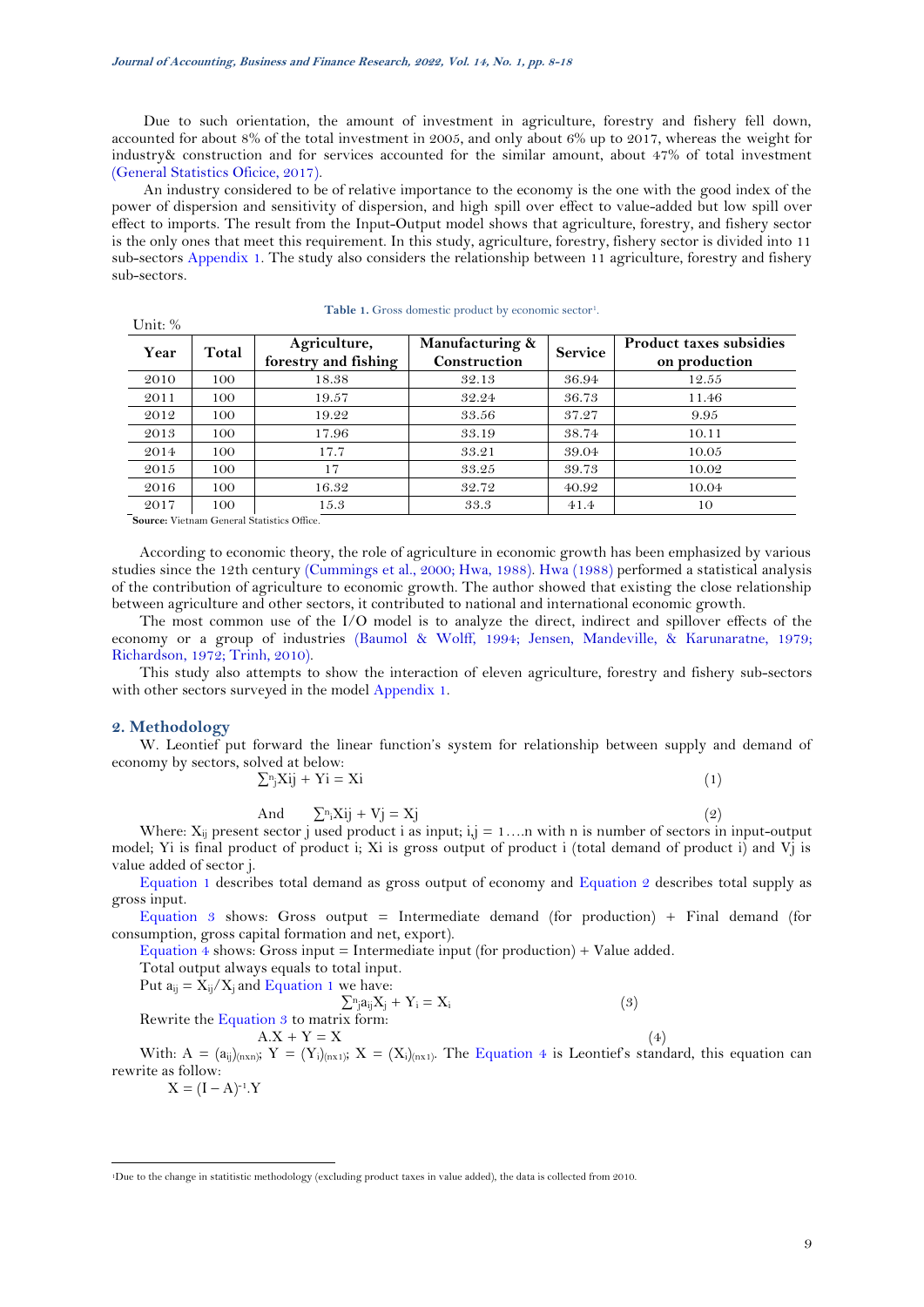In this research the matrix A is divided by sub-matrixes including ARR, ARS, ASR and ASS.

Where: R, S are industries; R is the industry is affected by increasing indirect tax;  $A^{RR}$  is the matrix of intermediate coefficients of r industry using its own product as input;  $A^{RS}$  is a matrix of intermediary coefficients for s industry using r product as input;  $A^{SR}$  is a matrix of intermediary coefficients for r industry using s product as input;  $A^{SS}$  is a matrix of intermediary coefficients for s industry using its own product as input.

We can rewrite Leontief's relation:

$$
\begin{pmatrix} A^{RR} & A^{RS} \\ A^{SR} & A^{SS} \end{pmatrix} \ast \begin{pmatrix} X^R \\ X^S \end{pmatrix} + \begin{pmatrix} Y^R \\ Y^S \end{pmatrix} = \begin{pmatrix} X^R \\ X^S \end{pmatrix} \tag{6}
$$
\n
$$
A^{RR} \cdot X^R + A^{RS} \cdot X^S + Y^R = X^R
$$

Or:

$$
A^{SS}.X^S + A^{SR}.X^R + Y^S = X^S
$$
\n
$$
From (6) and (7) we have:
$$
\n
$$
(7)
$$

<span id="page-2-1"></span><span id="page-2-0"></span>
$$
XS = (I - ASS)-1 (ASR XR + YR)
$$
\n(8)

<span id="page-2-2"></span>
$$
X^R = (I - A^{RR})^{-1} (A^{RS} X^S + Y^S)
$$
\n
$$
(9)
$$

[Equation 8](#page-2-2) and [9](#page-2-3) shows that output of industry is not only based on the final demand but also depend on other sector's productions. For example, ouput of R depend on S's production by ARS.XS, or output of S  $(X<sup>S</sup>)$  depend on R's production by  $A<sup>SR</sup> X<sup>R</sup>$ .

Relationship between S and R can be shown:

\n
$$
X^{S} = (I - A^{SS})^{-1} A^{SR} X^{R}
$$
\n
$$
(10)
$$

<span id="page-2-3"></span>
$$
X^R = (I - A^{RR})^{-1} A^{RS} X^S
$$
\n
$$
(11)
$$

Or

$$
\Delta X^{\rm S} = (I - A^{\rm SS})^{-1} A^{\rm SR} \Delta X^{\rm R} \tag{12}
$$

$$
\Delta X^{\rm R} = (I - A^{\rm RR})^{-1} A^{\rm RS} \Delta X^{\rm S} \tag{13}
$$

[Equation 12,](#page-2-4) [13](#page-2-5) show that the change in each industry can be led to the change in other industries. Matrix  $(I - A^{SS})^{-1} A^{SR}$  and  $(I - A^{RR})^{-1} A^{RS}$  show this relationship. These equation is applied to quantify the the output of industries that are not directly affected by indirect tax increase are also reduced in the next production cycle. In order to consider the effect of final demand of each industry to value added, we put:

<span id="page-2-6"></span><span id="page-2-5"></span><span id="page-2-4"></span>
$$
B = (I - A)^{-1} = \begin{pmatrix} B^{RR} & B^{RS} \\ B^{SR} & B^{SS} \end{pmatrix} \tag{14}
$$
\n
$$
\begin{pmatrix} X^R \\ X^S \end{pmatrix} = \begin{pmatrix} B^{RR}Y^R + B^{RS}Y^S \\ B^{SR}Y^R + B^{SS}Y^S \end{pmatrix} \tag{15}
$$

And

$$
(V^R \tV^S) = (\nu^R \tv^S) * \begin{pmatrix} B^{RR}Y^R + B^{RS}Y^S \\ B^{SR}Y^R + B^{SS}Y^S \end{pmatrix}
$$

Or:

$$
V = (V^R B^{RR} + V^S B^{SR}) Y^R + (V^S B^{SS} + V^R B^{RS}) Y^S
$$

(16) [Equation 16](#page-2-6) indicates the spill over effect of final demand of R and S on value added.

### **3. Results**

[Appendix 2](#page-6-0) shows that in the 11 subsectors of agriculture, forestry, and fisheries, there are two sectors that have the power of dispersion greater than the average, including livestock and aquaculture products. However, the import spill over indexes of these two subsectors is also above the average level and the valueadded spill over indexes is lower than the average. The crop sector has good value-added spill over index but a low output spill over index.

Some input sectors of agriculture, forestry, and fishery such as feeds for cattle, poultry, and aquatic products, fertilizers and nitrogen compounds, pesticides and other chemicals used in agriculture have a low value-added spill over index. This may be due to the tax policy for this industry group. The input products of agriculture, forestry, and fisheries are not subject to VAT, meaning that those industries are not deducted input VAT. Thereby, intermediate costs of those sectors cannot be reduced and their value-added fall down more and more. Is this the reason why some industries have high spill over to the economy but the producers face difficulties?

According to [Appendix 3,](#page-7-0) the agriculture, forestry and fishery groups stimulate other sectors much better than other sectors simulating on them. On average, one unit increase of the agriculture, forestry and fishery group will lead to an increase of 0.43 units for other sectors, while other sectors increased by one unit, the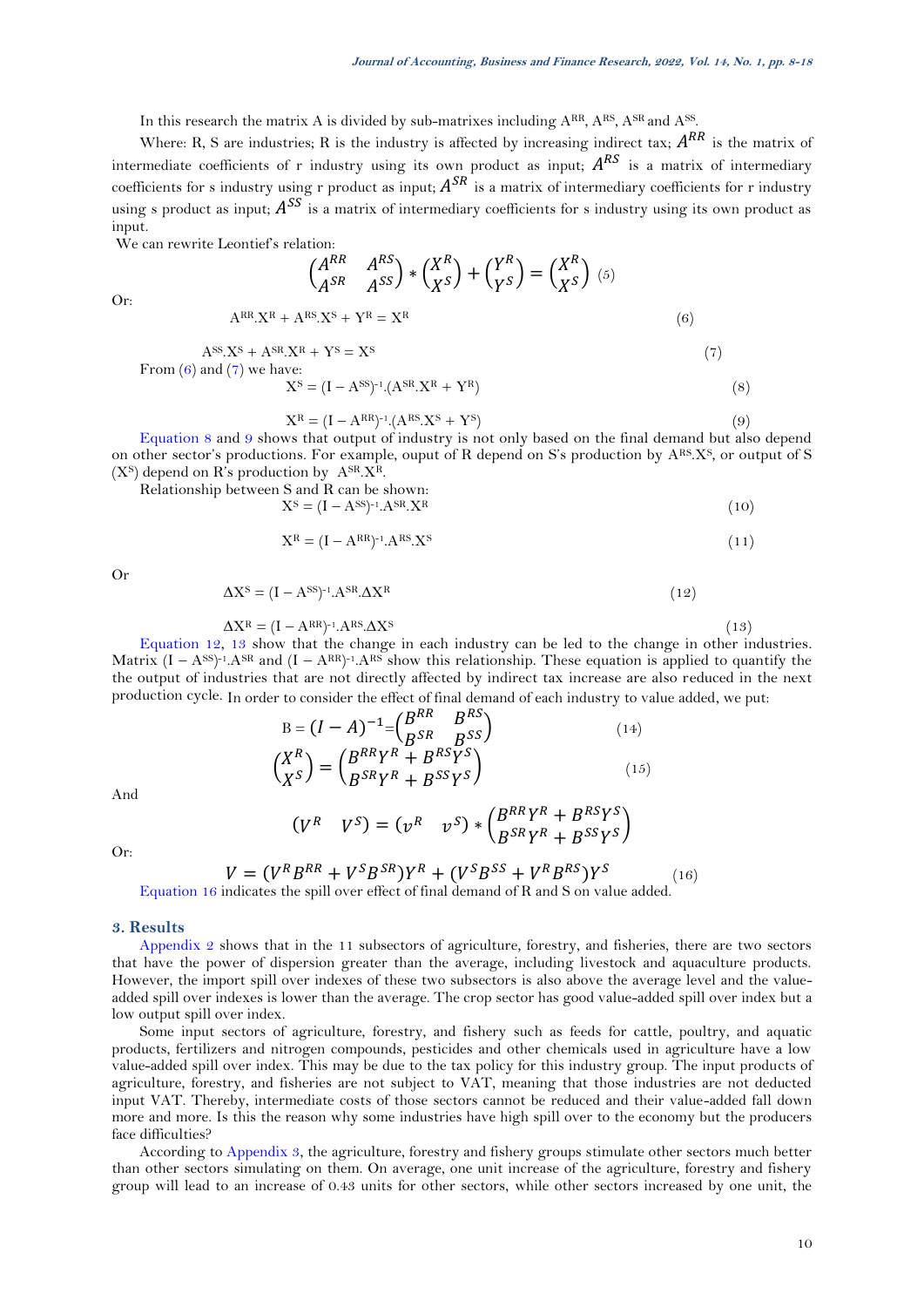agriculture, forestry, and fishery group will increase 0.16 units. The group of crops, livestock, and fisheries has the highest stimulus to the economy. In addition, the sub-sectors including Products for preserving meat and meat products (sector 13); Aquatic products and seafood processing and preservation (sector 14); Vegetables processed (sector 15); Products of milling and flour production (sector 17); Feeds for cattle, poultry and aquatic products (sector 18); Products made from wood, bamboo (including beds, wardrobes, tables, chairs); from straw, parchment and plaiting materials (sector 18)have the largest spread to agriculture, forestry and fishery.

[Appendix 4](#page-8-0) shows that in order to meet the requirement of an increase in the output of 25 sectors (excluding 11 sub-sectors of agriculture, forestry, and fishery sectors), the annual crop output needs to increase the highest, followed by the livestock and aquaculture products

. In the opposite side, in order to meet the requirement of an increase in output of 11 sub-sector of agriculture, forestry, and fishery, the sectors (among remaining 25 sectors) including feeds for cattle, poultry and aquatic products, chemical fertilizers, nitrogen compounds, and other processing industries output have to increase highest. [Appendix 5](#page-9-0) shows that the livestock and aquaculture products have the highest spill over effect of their final demand on other sectors' output among the 11 sub-sectors. Moreover, these sub-sectors also have the highest power of dispersion.

Moreover, [Table 2](#page-4-0) shows that change in inventory and household consumption have the highest spillover effect on value-added among final demand factors, while export has the lowest spillover effect. It suggests that demand management policies need to be directed towards factors that have high spillover to value-added. Agricultural, forestry and fishery products sold domestically are more profitable than export. Therefore, are the export-oriented policies a paradox?

## **4. Discussions and Conclusions**

The study shows that the current policy of prioritizing manufacturing industries is a paradox. It is because that these industries are basically outsourcing, the spillover effect of their final demand on valueadded is trivial, whereas the final demand of agriculture, forestry, and fisheries spreads to value-added much better. In addition, the research also shows that the agricultural processing industry needs to be developed in abundant raw materials areas in order to increase the value-added content in the value chain of agricultural products.

With the current economic structure, the demand for annual crop products is quite large. Therefore, instead of changing this structure, Vietnam needs to improve productivity and quality as well as linking agricultural production with manufacturing to improve the value-added content of these products. The subsidy for these products also needs to be taken into account, some developed countries with an advanced industry such as Japan and the United States have also introduced this policy, but the subsidy needs to be directly for the first stage of the value chain.

The first of the value chains is the farmer, the subsidy needs to be substantive, unlike previous price stabilization programs. One of the reasons for the low value-added content in the value chain of agricultural, forestry and fishery products is because of so many intermediaries, especially associations which are called association. In many cases, the associations play a role as state management. The decisions of these associations have many times made the farmers suffer.

The study also shows that two sub-sectors including livestock and aquaculture stimulate other sectors considerably. Unfortunately, according to the roadmap of import tax rates by 2020, these two industries have negative effective protection. In order to contribute to increasing the protection level for agriculture, forestry and fishery products, it is necessary to include input products of these sectors subject to the VAT rate of 0% as for foreign direct investment enterprises.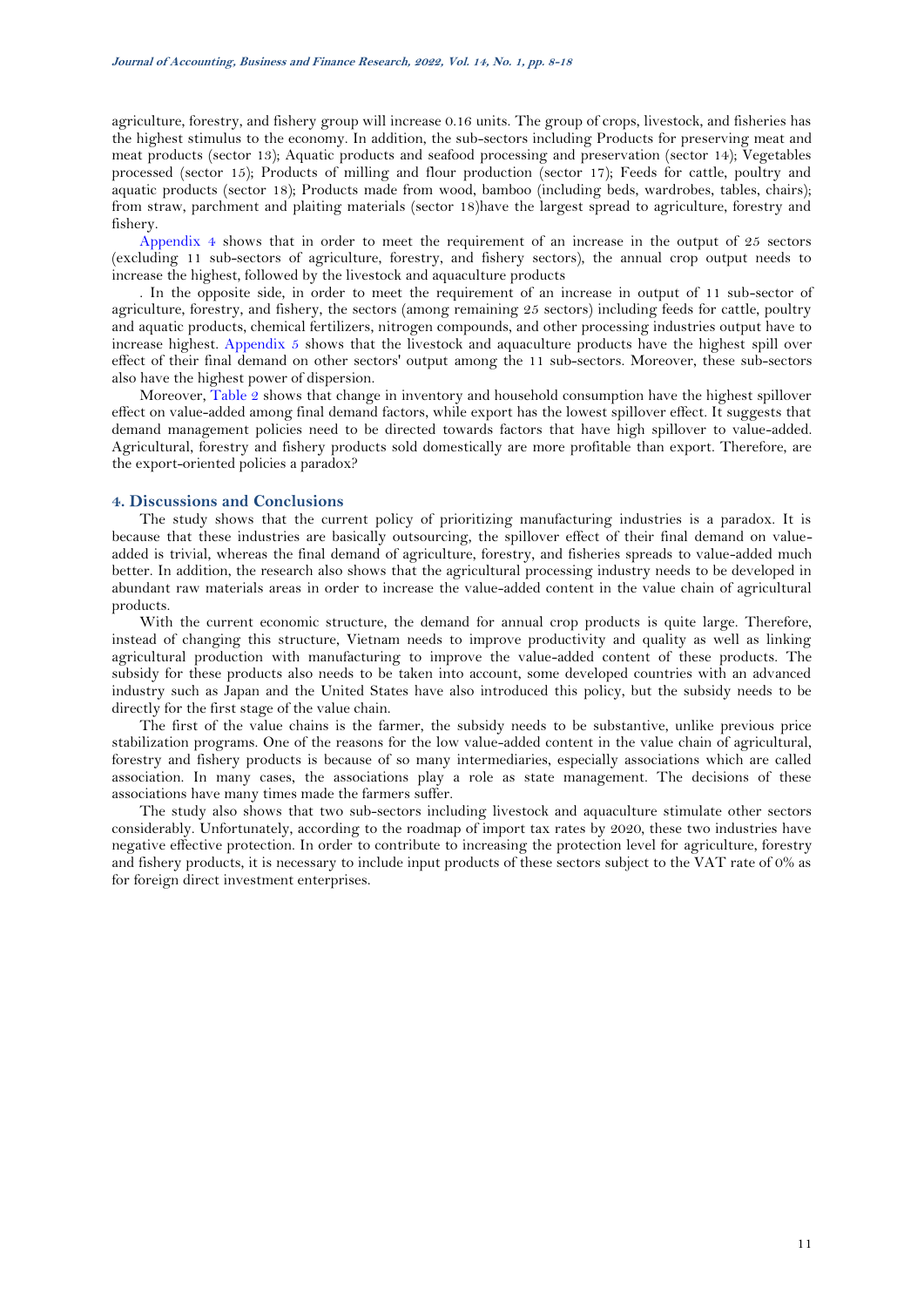<span id="page-4-0"></span>

|                                                              | Consumption | HH.   | Gov.  | Investment | Gross fixed capital<br>formation | Change in<br>Inventory | Exp. of<br>goods | Exp. of<br>services | Total<br>Exp. |
|--------------------------------------------------------------|-------------|-------|-------|------------|----------------------------------|------------------------|------------------|---------------------|---------------|
| Spill over effect of final demand on its value added         | 0.091       | 0.100 | 0.000 | 0.046      | 0.016                            | 0.178                  | 0.053            | 0.000               | 0.048         |
| Spill over effect of final demand on value added of other    |             |       |       |            |                                  |                        |                  |                     |               |
| sectors                                                      | 0.047       | 0.052 | 0.000 | 0.027      | 0.010                            | 0.106                  | 0.021            | 0.000               | 0.019         |
| Total spill over effect of final demand on total value added | 0.137       | 0.152 | 0.000 | 0.073      | 0.026                            | 0.284                  | 0.074            | 0.000               | 0.068         |

**Table 2.** The spillover effects of agriculture, forestry, and fishery final demand.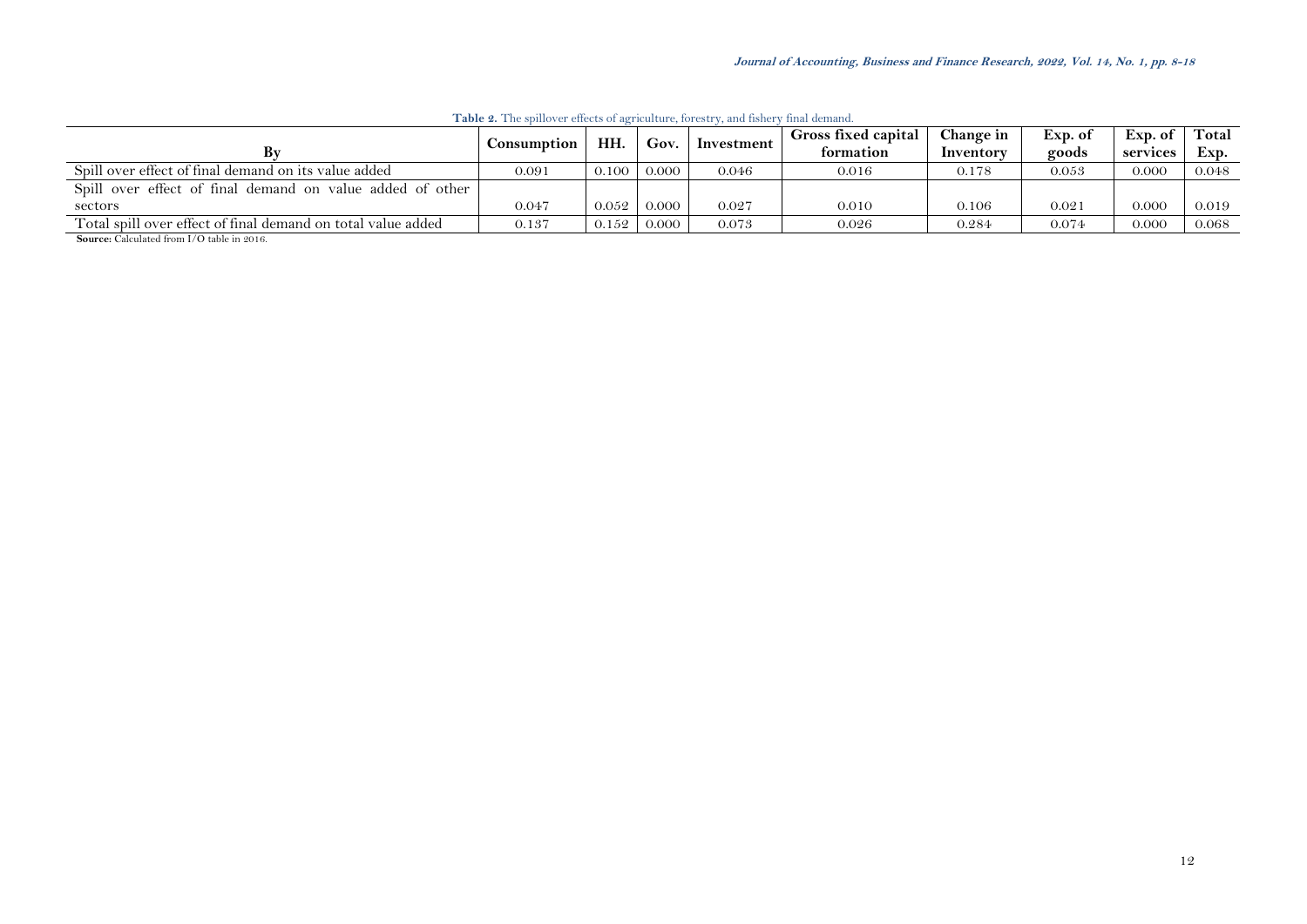### **References**

- <span id="page-5-4"></span>Baumol, W. J., & Wolff, E. N. (1994). A key role for input-output analysis in policy design. *Regional Science and Urban Economics, 24*(1), 93-113.Available at: https://doi.org/10.1016/0166-0462(94)90021-3.
- <span id="page-5-2"></span>Cummings, H., Murray, D., Morris, K., Keddie, P., Xu, W., & Deschamps, V. (2000). The economic impacts of agriculture on the economy of Frontenac, Lennox & Addington and the United Coumties of Leeds and Grenville: socioeconomic profile and agriculture-related business survey. Final Report, Ministry of Agriculture, Food and Rural Affairs.

<span id="page-5-0"></span>General Statistics Oficice. (2017). *Statistics year book*. Hanoi, Vietnam: Statistical Publisher.

- <span id="page-5-3"></span>Hwa, E.-C. (1988). The contribution of agriculture to economic growth: Some empirical evidence. *World Development,*  (11), 1329-1339.Available at: https://doi.org/10.1016/0305-750x(88)90208-2.
- <span id="page-5-5"></span>Jensen, R. C., Mandeville, T. D., & Karunaratne, N. D. (1979). *Regional economic planning: Generation of regional input-output analysis*. London: Croom Helm Ltd.

<span id="page-5-6"></span>Richardson, H. W. (1972). *Input-output and regional economics*. London: Weidenfeld and Nicolson.

<span id="page-5-7"></span><span id="page-5-1"></span>Trinh, B. (2010). Measuring the effective rate of protection in Vietnam's economy with emphasis on the manufacturing industry: An input-output approach. Depocen Working Paper Series, No. 12.

**Appendix 1.** 36 sectors.

| No.            | <b>Sectors</b>                                                        |
|----------------|-----------------------------------------------------------------------|
| 1              | Annual tree products                                                  |
| $\overline{2}$ | Perennial products                                                    |
| 3              | Livestock products                                                    |
| 4              | Agricultural services                                                 |
| 5              | Other agricultural products not elsewhere classified                  |
| 6              | Forest planting and tending products                                  |
| $\overline{7}$ | Wood exploitation                                                     |
| 8              | Other forest products; harvested from the forest                      |
| 9              | <b>Forestry Service</b>                                               |
| 10             | Aquatic products exploited                                            |
| 11             | Aquaculture products                                                  |
| 12             | Mining products                                                       |
| 13             | Products for preserving meat and meat products                        |
| 14             | Aquatic products and seafood processing and preservation              |
| 15             | Vegetables processed                                                  |
| 16             | Milk and dairy products                                               |
| 17             | Products of milling and flour production                              |
| 18             | Feeds for cattle, poultry and aquatic products                        |
|                | Products made from wood, bamboo (including beds, wardrobes, tables,   |
| 19             | chairs); from straw, parchment and plaiting materials                 |
| 20             | Fertilizers and nitrogen compounds                                    |
| 21             | Pesticides and other chemical products used in agriculture            |
| 22             | Products of processing industry, the rest                             |
| 23             | Electricity, gas, hot water, steam and air conditioning               |
| 24             | Natural water extraction                                              |
| 25             | <b>Construction Products</b>                                          |
|                | Wholesale and retail services; Car, motorbike and other motor vehicle |
| 26             | repair services                                                       |
| 27             | Warehouse transportation services                                     |
| 28             | Accommodation and catering services                                   |
| 29             | Information and communication services                                |
| 30             | Banking and insurance services                                        |
| 31             | Real estate business services                                         |
| 32             | Professional, scientific and technological services                   |
| 33             | Education and training services                                       |
| 34             | Medical services and social assistance                                |
| 35             | Arts, entertainment and entertainment services                        |
| 36             | Other Services                                                        |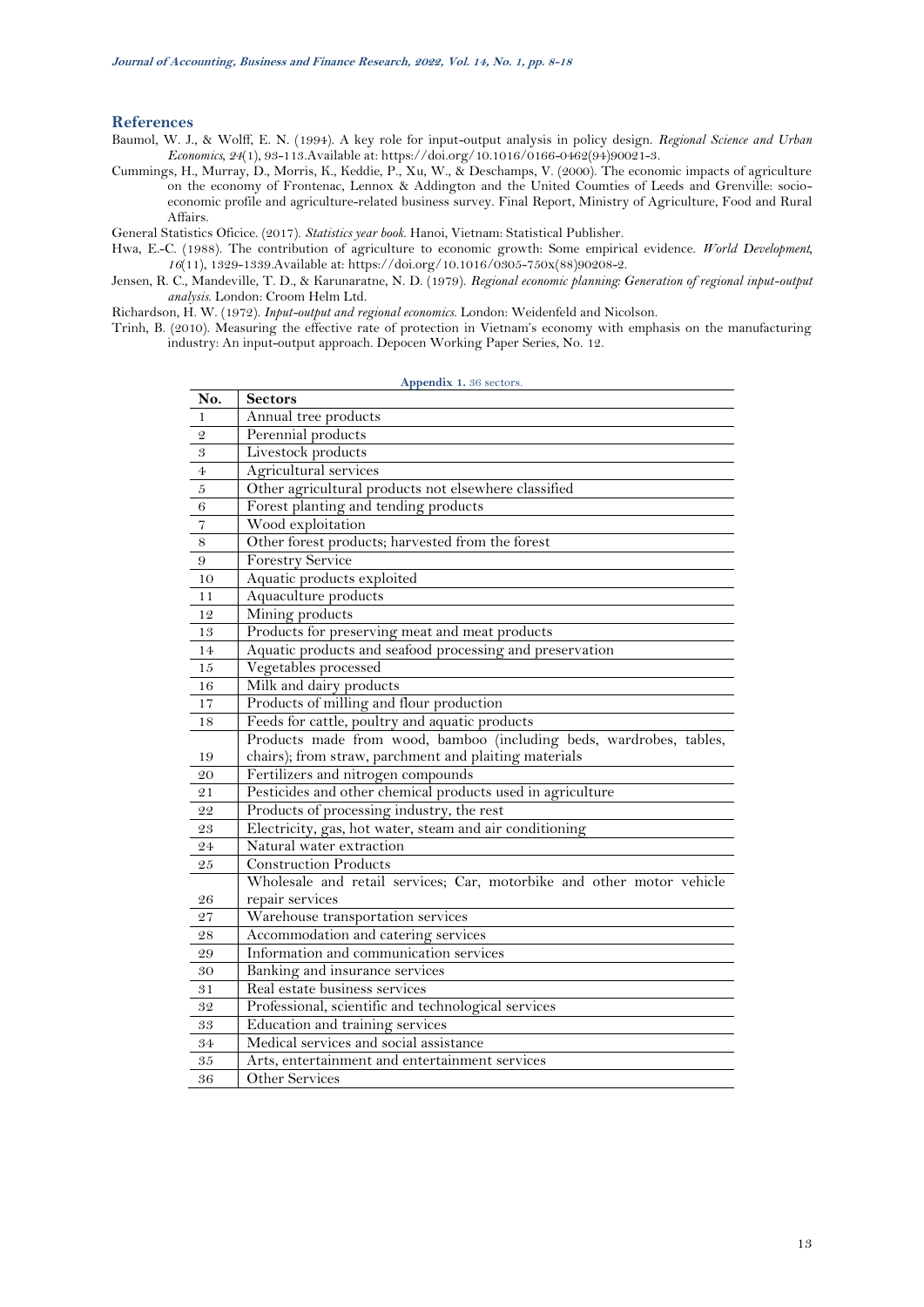<span id="page-6-0"></span>

| <b>STT</b>                 | Industry                                                                              | 2012 |           |                   |            | 2016     |            |      |            |
|----------------------------|---------------------------------------------------------------------------------------|------|-----------|-------------------|------------|----------|------------|------|------------|
|                            |                                                                                       | FL   | <b>BL</b> | IM                | <b>IVA</b> | FL       | <b>BL</b>  | IM   | <b>IVA</b> |
| $\mathbf{1}$               | Annual tree products                                                                  | 2.25 | 0.94      | 0.75              | $1.11$     | 2.07     | 0.94       | 0.82 | 1.10       |
| $\mathfrak{2}$             | Perennial products                                                                    | 1.00 | 0.89      | 0.74              | 1.11       | 0.92     | 0.91       | 0.82 | 1.10       |
| $\boldsymbol{\mathcal{S}}$ | Livestock products                                                                    | 1.37 | $1.52\,$  | 1.21              | 0.91       | 1.24     | 1.46       | 1.14 | $0.92\,$   |
| $\overline{4}$             | Agricultural services                                                                 | 0.83 | 0.95      | 0.74              | 1.11       | 0.68     | $0.95\,$   | 0.83 | 1.09       |
| $\sqrt{5}$                 | Other agricultural products not elsewhere classified                                  | 0.59 | 0.66      | 0.70              | 1.12       | 0.53     | $\,0.63\,$ | 0.86 | 1.07       |
| $\,6\,$                    | Forest planting and tending products                                                  | 0.61 | 0.80      | 0.61              | 1.16       | 1.30     | 0.89       | 0.38 | 1.34       |
| $\overline{7}$             | Wood exploitation                                                                     | 0.59 | 0.66      | 1.94              | 0.61       | 0.63     | 0.71       | 1.50 | 0.73       |
| $\,$ 8 $\,$                | Other forest products; harvested from the forest                                      | 0.63 | 0.74      | 0.41              | 1.25       | $0.56\,$ | $0.80\,$   | 0.46 | 1.29       |
| $9\,$                      | <b>Forestry Service</b>                                                               | 0.67 | 0.71      | 0.62              | 1.16       | 0.51     | 0.75       | 0.61 | 1.21       |
| 10                         | Aquatic products exploited                                                            | 0.74 | 0.93      | 1.68              | 0.72       | 0.67     | 0.94       | 1.49 | 0.73       |
| 11                         | Aquaculture products                                                                  | 1.06 | 1.32      | 1.04              | 0.99       | 1.04     | 1.31       | 0.98 | 1.01       |
| 12                         | Mining products                                                                       | 1.30 | 0.89      | 1.08              | 0.97       | 1.21     | 0.89       | 1.10 | 0.95       |
| 13                         | Products for preserving meat and meat products                                        | 0.68 | 1.70      | $\overline{1.05}$ | 0.98       | 0.59     | 1.61       | 1.03 | 0.98       |
| 14                         | Aquatic products and seafood processing and preservation                              | 0.71 | 1.57      | 1.06              | 0.97       | 0.63     | 1.52       | 1.03 | 0.98       |
| $15\,$                     | Vegetables processed                                                                  | 0.62 | 1.22      | 1.17              | 0.93       | 0.54     | 1.18       | 1.10 | 0.95       |
| 16                         | Milk and dairy products                                                               | 0.94 | 1.26      | 1.65              | 0.73       | 0.84     | 1.21       | 1.50 | 0.73       |
| $17\,$                     | Products of milling and flour production                                              | 1.16 | 1.53      | 0.99              | 1.00       | 1.10     | 1.48       | 1.00 | 1.00       |
| 18                         | Feeds for cattle, poultry and aquatic products                                        | 1.33 | 1.42      | 1.10              | 0.96       | 1.17     | 1.35       | 1.08 | 0.96       |
|                            | Products made from wood, bamboo (including beds, wardrobes, tables, chairs); from     |      |           |                   |            |          |            |      |            |
| 19                         | straw, parchment and plaiting materials                                               | 0.95 | 0.98      | 2.01              | 0.58       | 0.88     | 0.99       | 1.49 | 0.73       |
| 20                         | Fertilizers and nitrogen compounds                                                    | 1.00 | 1.09      | 1.23              | 0.90       | 1.03     | $1.05\,$   | 1.22 | 0.88       |
| $\sqrt{2} \, 1$            | Pesticides and other chemical products used in agriculture                            | 0.71 | 0.97      | 1.94              | 0.61       | 0.66     | 0.99       | 1.63 | 0.66       |
| 22                         | Products of processing industry, the rest                                             | 4.21 | 1.00      | 1.62              | 0.74       | 6.09     | 0.99       | 1.47 | 0.74       |
| $\sqrt{2}\sqrt{3}$         | Electricity, gas, hot water, steam and air conditioning                               | 0.98 | 0.73      | $0.39\,$          | 1.25       | 0.91     | 0.75       | 0.63 | 1.20       |
| 24                         | Natural water extraction                                                              | 0.67 | $0.85\,$  | 0.78              | 1.09       | 0.59     | 0.86       | 0.89 | 1.06       |
| $\rm 25$                   | <b>Construction Products</b>                                                          | 0.76 | 1.00      | 1.50              | 0.79       | 0.69     | 0.98       | 1.41 | 0.78       |
| $\sqrt{26}$                | Wholesale and retail services; Car, motorbike and other motor vehicle repair services | 1.46 | 0.83      | 0.52              | 1.20       | 1.46     | $0.85\,$   | 0.67 | 1.18       |
| 27                         | Warehouse transportation services                                                     | 1.13 | 0.96      | 1.32              | 0.87       | 1.09     | 0.96       | 1.25 | 0.87       |
| $\sqrt{28}$                | Accommodation and catering services                                                   | 0.72 | 1.09      | 1.01              | 1.00       | 0.62     | 1.10       | 1.00 | 1.00       |
| $\rm 29$                   | Information and communication services                                                | 1.03 | 1.03      | 1.01              | 0.99       | 0.93     | 1.01       | 1.04 | 0.98       |
| 30                         | Banking and insurance services                                                        | 1.38 | 0.80      | 0.32              | 1.28       | 1.37     | 0.83       | 0.50 | 1.27       |
| $3\sqrt{1}$                | Real estate business services                                                         | 0.66 | 0.83      | 0.56              | 1.18       | 0.57     | 0.83       | 0.78 | 1.12       |
| 32                         | Professional, scientific and technological services                                   | 0.74 | 0.95      | 0.68              | 1.13       | 0.76     | 0.98       | 0.83 | 1.09       |
| $\sqrt{3}\sqrt{3}$         | Education and training services                                                       | 0.60 | 0.71      | 0.26              | 1.31       | $0.52\,$ | 0.76       | 0.48 | 1.28       |
| $34\,$                     | Medical services and social assistance                                                | 0.58 | 0.88      | 1.28              | 0.88       | $0.50\,$ | 0.89       | 1.25 | 0.87       |
| $\sqrt{35}$                | Arts, entertainment and entertainment services                                        | 0.66 | 0.80      | $0.52\,$          | 1.20       | 0.50     | 0.76       | 0.48 | 1.28       |
| 36                         | Other Services                                                                        | 0.68 | 0.80      | $0.53\,$          | 1.20       | 0.60     | 0.89       | 1.25 | 0.87       |

**Appendix 2**. Power of dispersion, sensitivity, spillover effect to value added, and spillover effect to imports.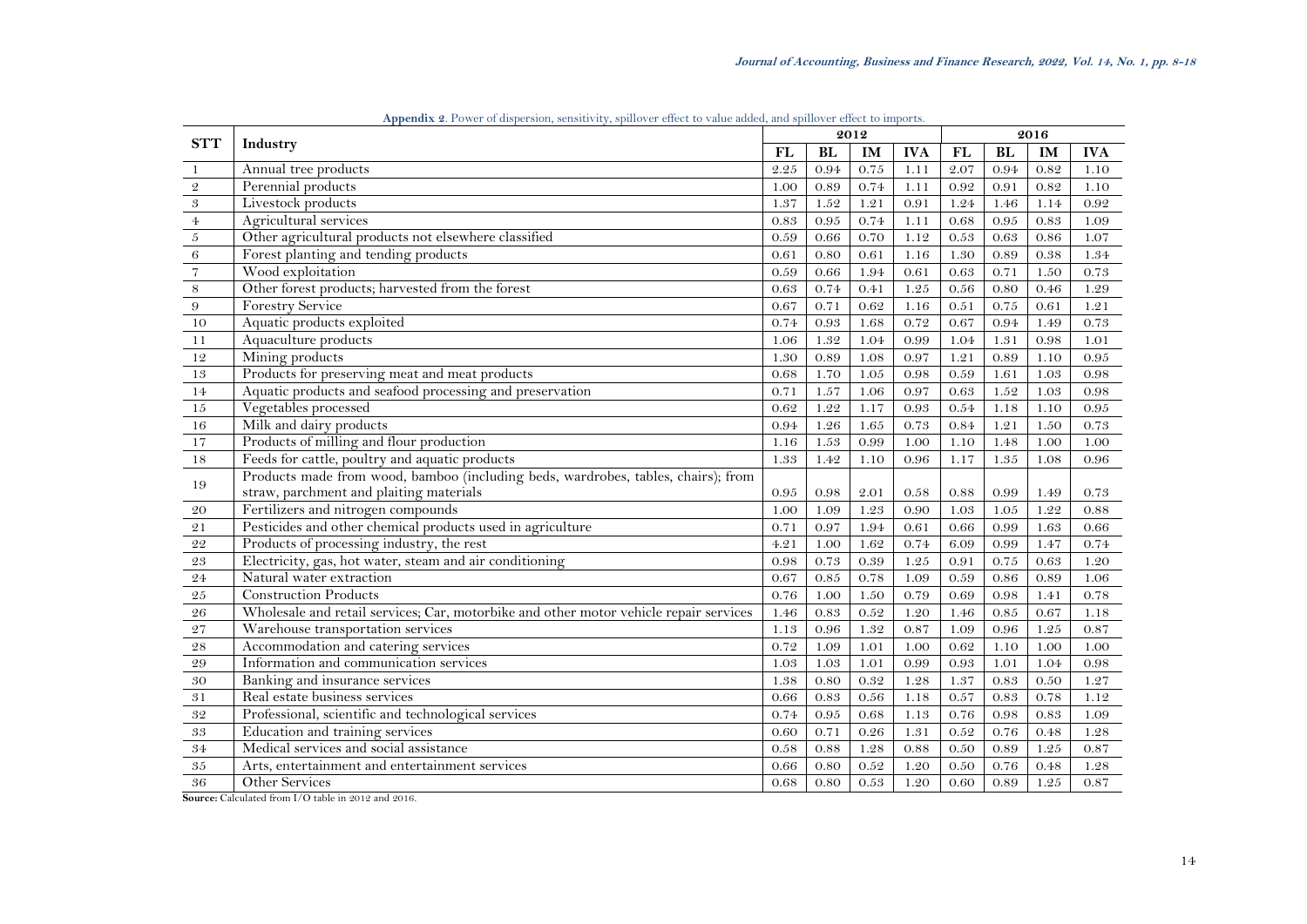<span id="page-7-0"></span>

| <b>SST</b>                 | Industry                                                              | Other sectors (25) stimulate to         | Agriculture, forestry, and fishery (11) |
|----------------------------|-----------------------------------------------------------------------|-----------------------------------------|-----------------------------------------|
|                            |                                                                       | agriculture, forestry, and fishery (11) | stimulate to other sectors (25)         |
| -1                         | Annual tree products                                                  |                                         | 0.5077                                  |
| $\mathfrak{2}$             | Perennial products                                                    |                                         | 0.5669                                  |
| $\ensuremath{\mathcal{S}}$ | Livestock products                                                    |                                         | 0.6566                                  |
| $4\overline{ }$            | Agricultural services                                                 |                                         | 0.6130                                  |
| $\sqrt{5}$                 | Other agricultural products not elsewhere classified                  |                                         | 0.1496                                  |
| $\,6\,$                    | Forest planting and tending products                                  |                                         | 0.1935                                  |
| $\scriptstyle\rm 7$        | Wood exploitation                                                     |                                         | 0.0385                                  |
| $\,$ 8 $\,$                | Other forest products; harvested from the forest                      |                                         | 0.2652                                  |
| 9                          | <b>Forestry Service</b>                                               |                                         | 0.1847                                  |
| 10                         | Aquatic products exploited                                            |                                         | 0.8787                                  |
| 11                         | Aquaculture products                                                  |                                         | 0.6175                                  |
| 12                         | Mining products                                                       | 0.000                                   |                                         |
| 13                         | Products for preserving meat and meat products                        | 0.817                                   |                                         |
| 14                         | Aquatic products and seafood processing and preservation              | 0.789                                   |                                         |
| 15                         | Vegetables processed                                                  | 0.757                                   |                                         |
| 16                         | Milk and dairy products                                               | 0.025                                   |                                         |
| 17                         | Products of milling and flour production                              | 0.603                                   |                                         |
| 18                         | Feeds for cattle, poultry and aquatic products                        | 0.559                                   |                                         |
|                            | Products made from wood, bamboo (including beds, wardrobes, tables,   |                                         |                                         |
| 19                         | chairs); from straw, parchment and plaiting materials                 | 0.329                                   |                                         |
| 20                         | Fertilizers and nitrogen compounds                                    | 0.003                                   |                                         |
| 21                         | Pesticides and other chemical products used in agriculture            | 0.000                                   |                                         |
| $\sqrt{2}\sqrt{2}$         | Products of processing industry, the rest                             | 0.028                                   |                                         |
| 23                         | Electricity, gas, hot water, steam and air conditioning               | 0.000                                   |                                         |
| 24                         | Natural water extraction                                              | 0.001                                   |                                         |
| $\sqrt{25}$                | <b>Construction Products</b>                                          | 0.004                                   |                                         |
|                            | Wholesale and retail services; Car, motorbike and other motor vehicle |                                         |                                         |
| 26                         | repair services                                                       | 0.004                                   |                                         |
| 27                         | Warehouse transportation services                                     | 0.000                                   |                                         |
| 28                         | Accommodation and catering services                                   | 0.124                                   |                                         |
| $\rm 29$                   | Information and communication services                                | 0.000                                   |                                         |
| $30\,$                     | Banking and insurance services                                        | 0.001                                   |                                         |
| 31                         | Real estate business services                                         | 0.000                                   |                                         |
| 32                         | Professional, scientific and technological services                   | 0.022                                   |                                         |
| 33                         | Education and training services                                       | 0.009                                   |                                         |
| 34                         | Medical services and social assistance                                | 0.001                                   |                                         |
| 35                         | Arts, entertainment and entertainment services                        | 0.009                                   |                                         |
| 36                         | Other Services                                                        | 0.001                                   |                                         |
|                            | Average                                                               | 0.164                                   | 0.4247                                  |
|                            |                                                                       |                                         |                                         |

**Appendix 3.** The power of dispersionof sub-sector of agriculture, forestry, and fishery with other sectors**.**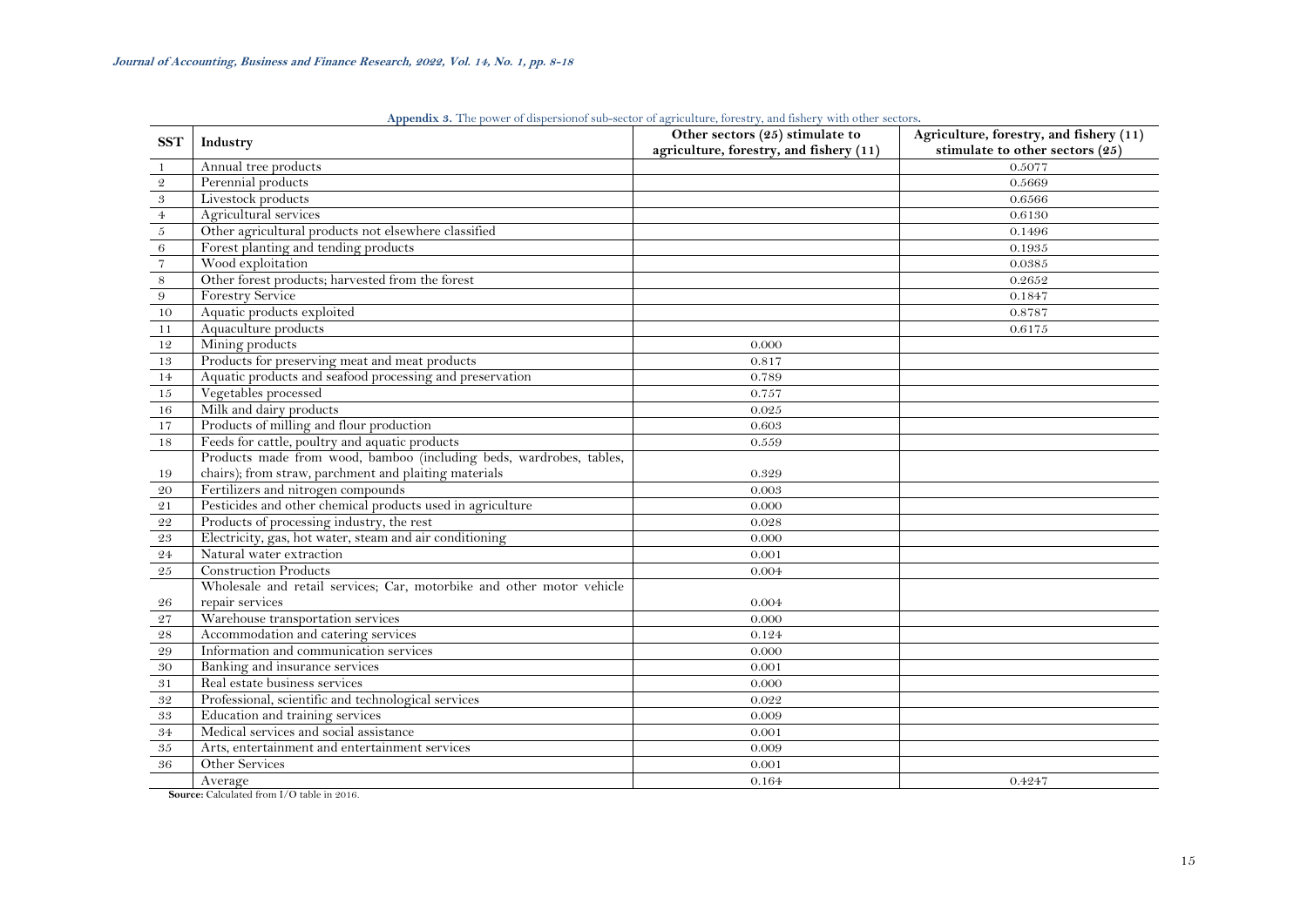| <b>STT</b>                | Industry                                                              | Sensitivity of agriculture, forestry, and<br>fishery <sup>2</sup> (11 sectors) | Sensitivity of other<br>sectors <sup>3</sup> (25 sectors) |
|---------------------------|-----------------------------------------------------------------------|--------------------------------------------------------------------------------|-----------------------------------------------------------|
| -1                        | Annual tree products                                                  | 1.261                                                                          |                                                           |
| $\ensuremath{\mathbf{2}}$ | Perennial products                                                    | 0.643                                                                          |                                                           |
|                           | Livestock products                                                    | 0.858                                                                          |                                                           |
|                           | Agricultural services                                                 | 0.120                                                                          |                                                           |
| $\frac{3}{\frac{4}{6}}$   | Other agricultural products not elsewhere classified                  | 0.002                                                                          |                                                           |
|                           | Forest planting and tending products                                  | 0.256                                                                          |                                                           |
| $\overline{7}$            | Wood exploitation                                                     | 0.076                                                                          |                                                           |
| $\,8\,$                   | Other forest products; harvested from the forest                      | 0.018                                                                          |                                                           |
| $\boldsymbol{9}$          | <b>Forestry Service</b>                                               | 0.003                                                                          |                                                           |
| 10                        | Aquatic products exploited                                            | 0.252                                                                          |                                                           |
| 11                        | Aquaculture products                                                  | 0.599                                                                          |                                                           |
| 12                        | Mining products                                                       |                                                                                | 0.204                                                     |
| 13                        | Products for preserving meat and meat products                        |                                                                                | 0.010                                                     |
| 14                        | Aquatic products and seafood processing and preservation              |                                                                                | 0.030                                                     |
| 15                        | Vegetables processed                                                  |                                                                                | 0.009                                                     |
| 16                        | Milk and dairy products                                               |                                                                                | 0.004                                                     |
| 17                        | Products of milling and flour production                              |                                                                                | 0.176                                                     |
| 18                        | Feeds for cattle, poultry and aquatic products                        |                                                                                | 0.598                                                     |
|                           | Products made from wood, bamboo (including beds, wardrobes, tables,   |                                                                                |                                                           |
| 19                        | chairs); from straw, parchment and plaiting materials                 |                                                                                | 0.092                                                     |
| 20                        | Fertilizers and nitrogen compounds                                    |                                                                                | 0.324                                                     |
| 21                        | Pesticides and other chemical products used in agriculture            |                                                                                | 0.041                                                     |
| 22                        | Products of processing industry, the rest                             |                                                                                | 1.926                                                     |
| 23                        | Electricity, gas, hot water, steam and air conditioning               |                                                                                | 0.211                                                     |
| 24                        | Natural water extraction                                              |                                                                                | 0.019                                                     |
| 25                        | <b>Construction Products</b>                                          |                                                                                | 0.075                                                     |
|                           | Wholesale and retail services; Car, motorbike and other motor vehicle |                                                                                |                                                           |
| 26                        | repair services                                                       |                                                                                | 0.371                                                     |
| 27                        | Warehouse transportation services                                     |                                                                                | 0.180                                                     |
| $\sqrt{28}$               | Accommodation and catering services                                   |                                                                                | 0.043                                                     |
| 29                        | Information and communication services                                |                                                                                | 0.074                                                     |
| 30                        | Banking and insurance services                                        |                                                                                | 0.201                                                     |
| 31                        | Real estate business services                                         |                                                                                | 0.012                                                     |
| 32                        | Professional, scientific and technological services                   |                                                                                | 0.043                                                     |
| 33                        | Education and training services                                       |                                                                                | 0.003                                                     |

**Appendix 4.** The sensitivity of agriculture, forestry, and fishery with other sectors and versa.

<span id="page-8-0"></span>

Agriculture, forestry, and fishery output needs as other sector's output increase 1 unit <sup>3</sup> Other sector's output needs as Agriculture, forestry, and fishery output increase 1 unit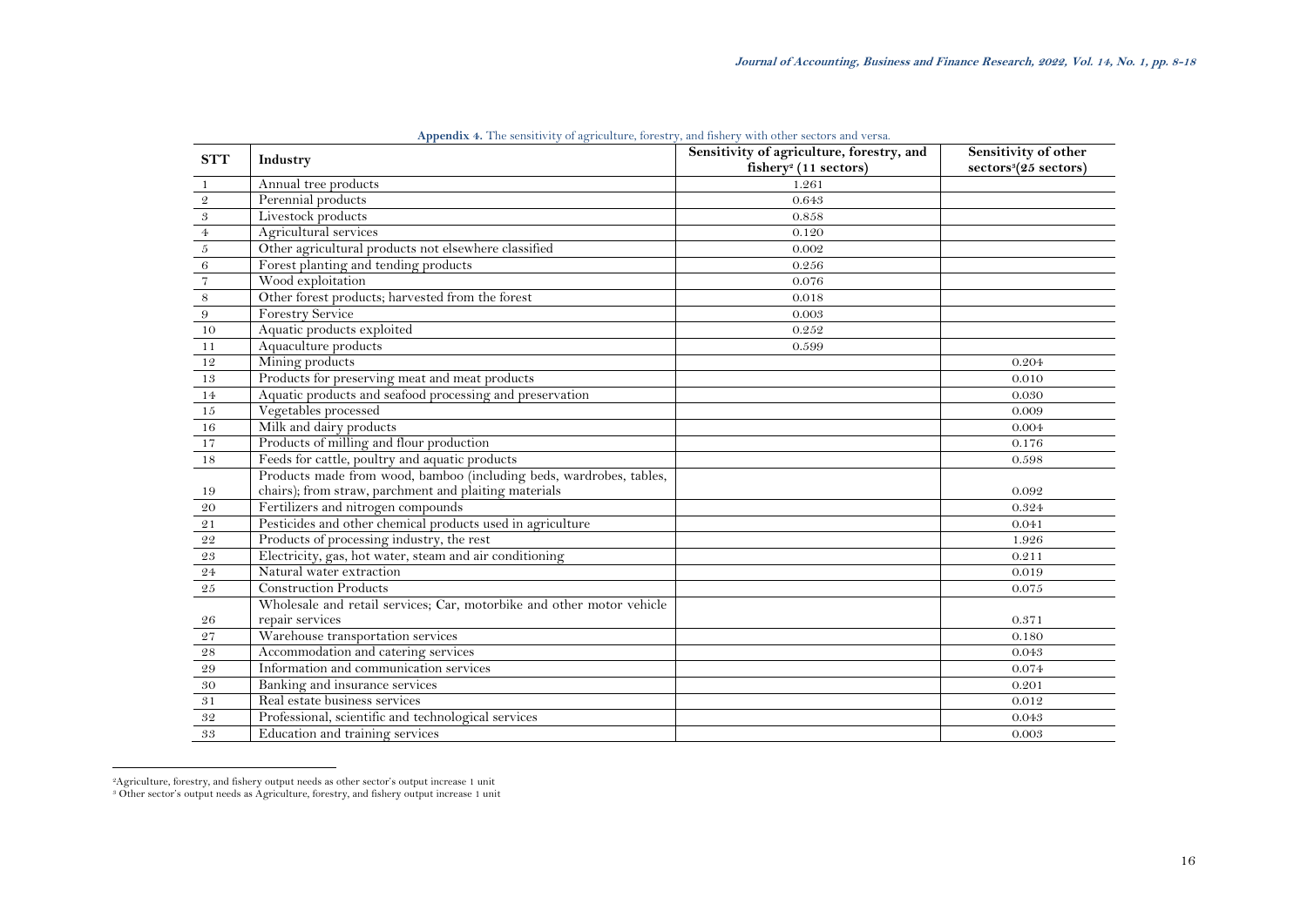| <b>STT</b> | Industry                                       | Sensitivity of agriculture, forestry, and<br>$fisherv2$ (11 sectors) | Sensitivity of other<br>sectors <sup>3</sup> (25 sectors) |
|------------|------------------------------------------------|----------------------------------------------------------------------|-----------------------------------------------------------|
| -34        | Medical services and social assistance         |                                                                      | 0.001                                                     |
| -35        | Arts, entertainment and entertainment services |                                                                      | 0.001                                                     |
| -36        | Other Services                                 |                                                                      | 0.023                                                     |

### **Appendix 5.** Decomposition of the multiplier effect, Feedback effectandspillover effects of agriculture, forestry and fishery and other sectors.

<span id="page-9-0"></span>

| <b>STT</b>      | Industry                                                                                                                           | <b>Total effect</b> | Direct effect, indirect<br>effect and spillover effect<br>(Enlarge leontief Inverse) | Direct and<br>indirect effects | Spillover<br>effect | Feedback<br>effect |
|-----------------|------------------------------------------------------------------------------------------------------------------------------------|---------------------|--------------------------------------------------------------------------------------|--------------------------------|---------------------|--------------------|
|                 | Annual tree products                                                                                                               | 1.932               | 1.276                                                                                | 1.256                          | 0.02                | 0.656              |
| $\mathfrak{D}$  | Perennial products                                                                                                                 | 1.86                | 1.192                                                                                | 1.176                          | 0.017               | 0.668              |
| 3               | Livestock products                                                                                                                 | 2.984               | 1.831                                                                                | 1.48                           | 0.35                | 1.154              |
| $\overline{4}$  | Agricultural services                                                                                                              | 1.952               | 1.224                                                                                | 1.191                          | 0.033               | 0.728              |
| 5               | Other agricultural products not elsewhere classified                                                                               | 1.296               | 1.122                                                                                | 1.118                          | 0.004               | 0.174              |
| 6               | Forest planting and tending products                                                                                               | 1.811               | 1.514                                                                                | 1.505                          | 0.009               | 0.296              |
| $\overline{7}$  | Wood exploitation                                                                                                                  | 1.458               | 1.367                                                                                | 1.364                          | 0.003               | 0.091              |
| $8\,$           | Other forest products; harvested from the forest                                                                                   | 1.629               | 1.298                                                                                | 1.278                          | 0.02                | 0.331              |
| $9\phantom{.0}$ | <b>Forestry Service</b>                                                                                                            | 1.536               | 1.295                                                                                | 1.287                          | 0.008               | 0.242              |
| 10              | Aquatic products exploited                                                                                                         | 1.924               | 1.031                                                                                | 1.002                          | 0.03                | 0.893              |
| 11              | Aquaculture products                                                                                                               | 2.684               | 1.673                                                                                | 1.363                          | 0.309               | 1.011              |
| 12              | Mining products                                                                                                                    | 1.814               | 1.795                                                                                | 1.785                          | 0.009               | 0.019              |
| 13              | Products for preserving meat and meat products                                                                                     | 3.302               | 2.158                                                                                | 1.446                          | 0.712               | 1.144              |
| 14              | Aquatic products and seafood processing and preservation                                                                           | 3.103               | 2.071                                                                                | 1.387                          | 0.683               | 1.033              |
| 15              | Vegetables processed                                                                                                               | 2.416               | 1.629                                                                                | 1.193                          | 0.437               | 0.787              |
| 16              | Milk and dairy products                                                                                                            | 2.473               | 2.395                                                                                | 2.35                           | 0.046               | 0.078              |
| 17              | Products of milling and flour production                                                                                           | 3.029               | 2.125                                                                                | 1.661                          | 0.464               | 0.904              |
| 18              | Feeds for cattle, poultry and aquatic products                                                                                     | 2.767               | 1.983                                                                                | 1.566                          | 0.417               | 0.783              |
| 19              | Products made from wood, bamboo (including<br>beds,<br>wardrobes, tables, chairs); from straw, parchment and<br>plaiting materials | 2.026               | 1.597                                                                                | 1.524                          | 0.073               | 0.429              |
| 20              | Fertilizers and nitrogen compounds                                                                                                 | 2.155               | 2.134                                                                                | 2.124                          | 0.01                | 0.021              |
| 21              | Pesticides and other chemical products used in agriculture                                                                         | 2.026               | 2.004                                                                                | 1.994                          | 0.01                | 0.021              |
| ${\bf 22}$      | Products of processing industry, the rest                                                                                          | 2.024               | 1.964                                                                                | 1.934                          | 0.03                | 0.061              |
| ${\bf 23}$      | Electricity, gas, hot water, steam and air conditioning                                                                            | 1.536               | 1.525                                                                                | 1.519                          | 0.006               | 0.012              |
| ${\bf 24}$      | Natural water extraction                                                                                                           | 1.764               | 1.744                                                                                | 1.735                          | 0.009               | 0.02               |
| $\sqrt{25}$     | <b>Construction Products</b>                                                                                                       | 2.011               | 1.972                                                                                | 1.957                          | 0.015               | 0.039              |
| 26              | Wholesale and retail services; Car, motorbike and other<br>motor vehicle repair services                                           | 1.747               | 1.72                                                                                 | 1.708                          | 0.012               | 0.027              |